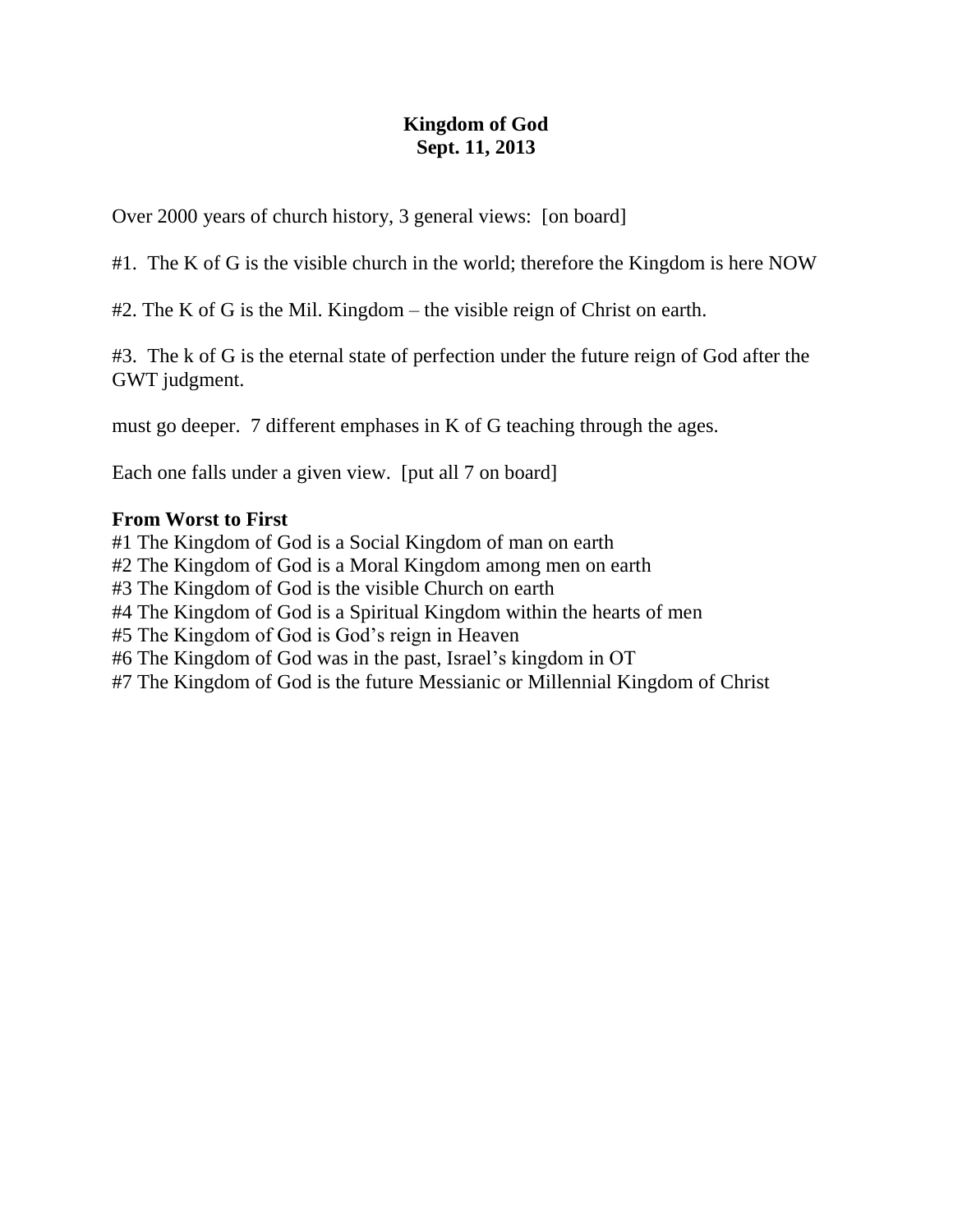#### **Emphasis #1 The Kingdom of God is a Social Kingdom that gave rise to the Social Gospel**

## **Overview:**

K of G is the progressive, social organization and improvement of mankind

Falls under #1 above

Purpose of "the church"? Establish a Christian social order where bad men do good

EX: Work of kingdom is feeding the hungry. Feed the hungry and you will be saved. The Church exists to feed the hungry.

Peaked 1900-1920, revived in the 50s and 60's, making a strong comeback today as much of mega-church evangelicalism and modern missions embraces

Dr. McClain: "Most one-sided, warped and excessive of the seven."

I - Gandi could be called the greatest "Christian" of his era, though he never renounced demonic and degrading religion of Hinduism/caste system

I – Mother Teresa

Slithered into politics and the church, can hardly distinguish the two

Tidbit: "religion is an opium dose for the people" coined by a proponent

Worldview: Christianity a means to an end - development of mankind

So Early proponents saw Socialism and communism as steps FWD, Even Democracy as God and man struggling together for the social redemption of mankind.

The Message: We will solve our problems. Social Gospel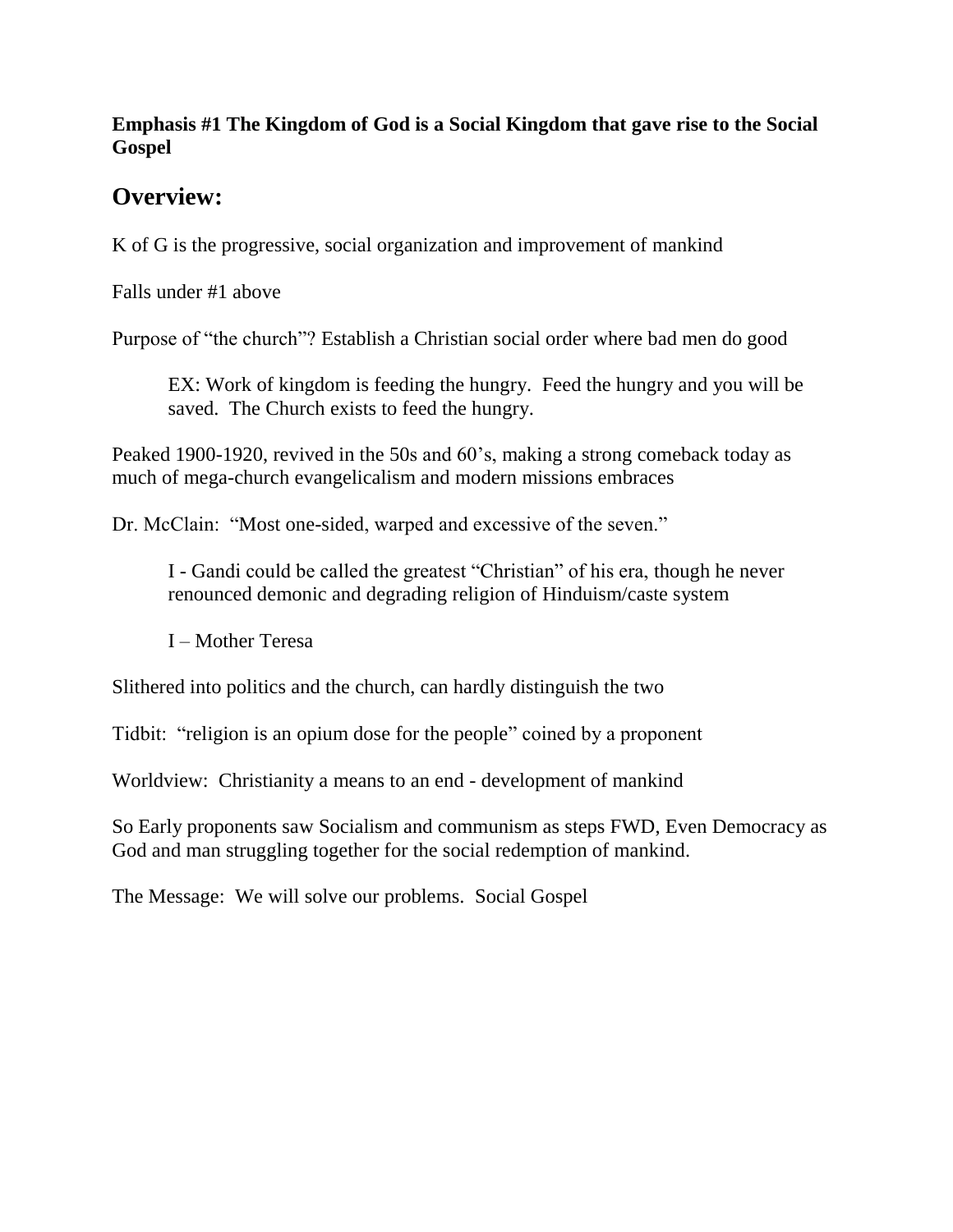# **Definition of the Social Gospel:**

[Protestant Christian](http://en.wikipedia.org/wiki/Protestantism) liberal movement prominent in the early 20th century that attempted to apply biblical teachings to problems associated with industrialization.

- Injustice from economic inequality and Poverty
- Alcoholism
- Crime
- racial tensions
- slums
- bad hygiene
- child labor
- inadequate labor unions
- poor schools
- danger of war

## **Basic Theological Underpinnings:**

Our task is to put the Lord's Prayer into operation (Matthew 6:10): **"Thy kingdom come**, Thy will be done **on earth** as it is in heaven."

**Presbyterians described its goals in 1910:** The great ends of the church are the proclamation of the gospel for the salvation of humankind; the shelter, nurture, and spiritual fellowship of the children of God; the maintenance of divine worship; the preservation of truth; the promotion of social righteousness; and the exhibition of the Kingdom of Heaven to the world.

**\*\*\* Premise?** As quality of life improves thru public health, enforced education, reduction of poverty, the quality of moral lives will improve.

**Driving Force?** Basic view of man & Eschatology

AMILL: living NOW in a (symbolic thousand-year) time in which Christ is ruling from heaven, Satan is bound, and we are God's workers appointed to bring about a kingdom on earth worthy of Christ.

POST MILL: no [Second Coming](http://en.wikipedia.org/wiki/Second_Coming) until humankind rid itself of [social evils](http://en.wikipedia.org/wiki/Social_evil) by human effort. We must restore the planet to its Eden-like state before Christ returns from heaven to usher in the eternal state/eternal kingdom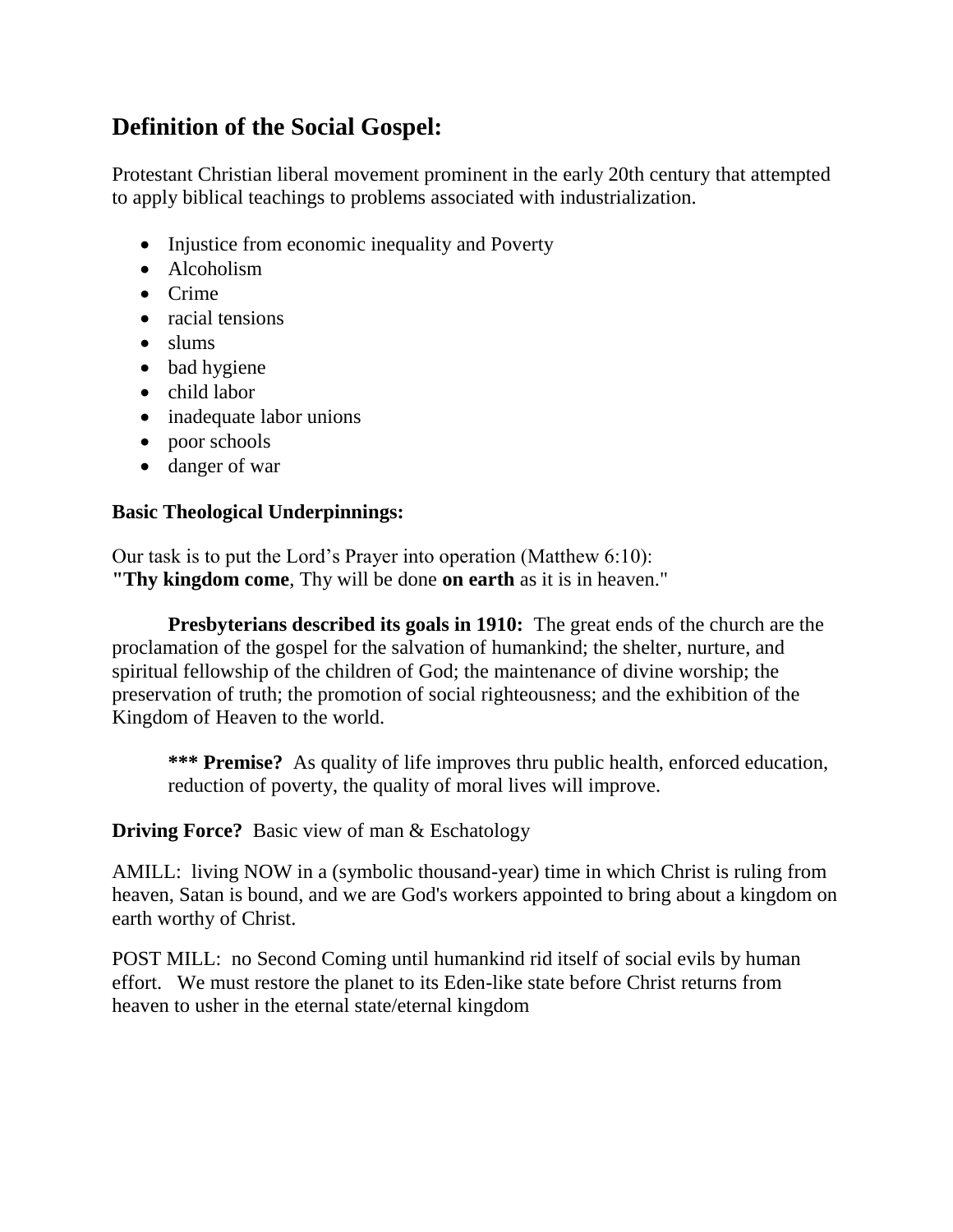## **Historical Development**

Late 1800's Christians became disgusted by poverty and slums and sought to address these problems using religion.

Leading theologian - [Walter Rauschenbusch,](http://en.wikipedia.org/wiki/Walter_Rauschenbusch) a Baptist pastor.

- Rallied against the "selfishness of capitalism"
- promoted a form of Christian Socialism that endorsed creation of labor unions and cooperative economics.

Contrast: D.L. Moody: concentrating on social aid distracts people from the Gospel.

In 1892, Rauschenbusch, other leading writers and advocates, formed [Brotherhood of the](http://en.wikipedia.org/wiki/Brotherhood_of_the_Kingdom)  [Kingdom.](http://en.wikipedia.org/wiki/Brotherhood_of_the_Kingdom) Their work defined the theology of the Social Gospel movement and gave it public prominence.

- *Christianity and the Social Crisis* (1907)
- *Christianizing the Social Order* (1912)
- Most important: *A Theology for the Social Gospel* (1917)

"a permanent addition to our spiritual outlook and that its arrival constitutes a state in the development of the Christian religion"

Rauschenbusch introduced this shift in thinking: Gospel is too individualistic. "Our gospel has not evoked faith in the will and power of God to redeem the permanent institutions of human society from their inherited guilt of oppression and extortion."

## **What lies beneath?** His kingdom of God theology

the "the kingdom of God," of which Jesus Christ reportedly "always spoke"<sup>[\[15\]](http://en.wikipedia.org/wiki/Social_Gospel#cite_note-15)</sup> has been gradually replaced by that of the Church. Time to return to the doctrine of "the kingdom of God."

Result? Minimization of the Church. Really paved the way for the emergent church movement. B/T/W in 2010 survey, 50% who claim to belong to a religious tradition seldom or never attend religious services

Congregationalist Minister Charles Sheldon wrote novels incorporating Social Gospel themes. Charles Sheldon coined the motto: ["What would Jesus do?"](http://en.wikipedia.org/wiki/What_would_Jesus_do%3F)

Sheldon was a committed [Christian Socialist.](http://en.wikipedia.org/wiki/Christian_Socialism) His novels inspired R.'s theology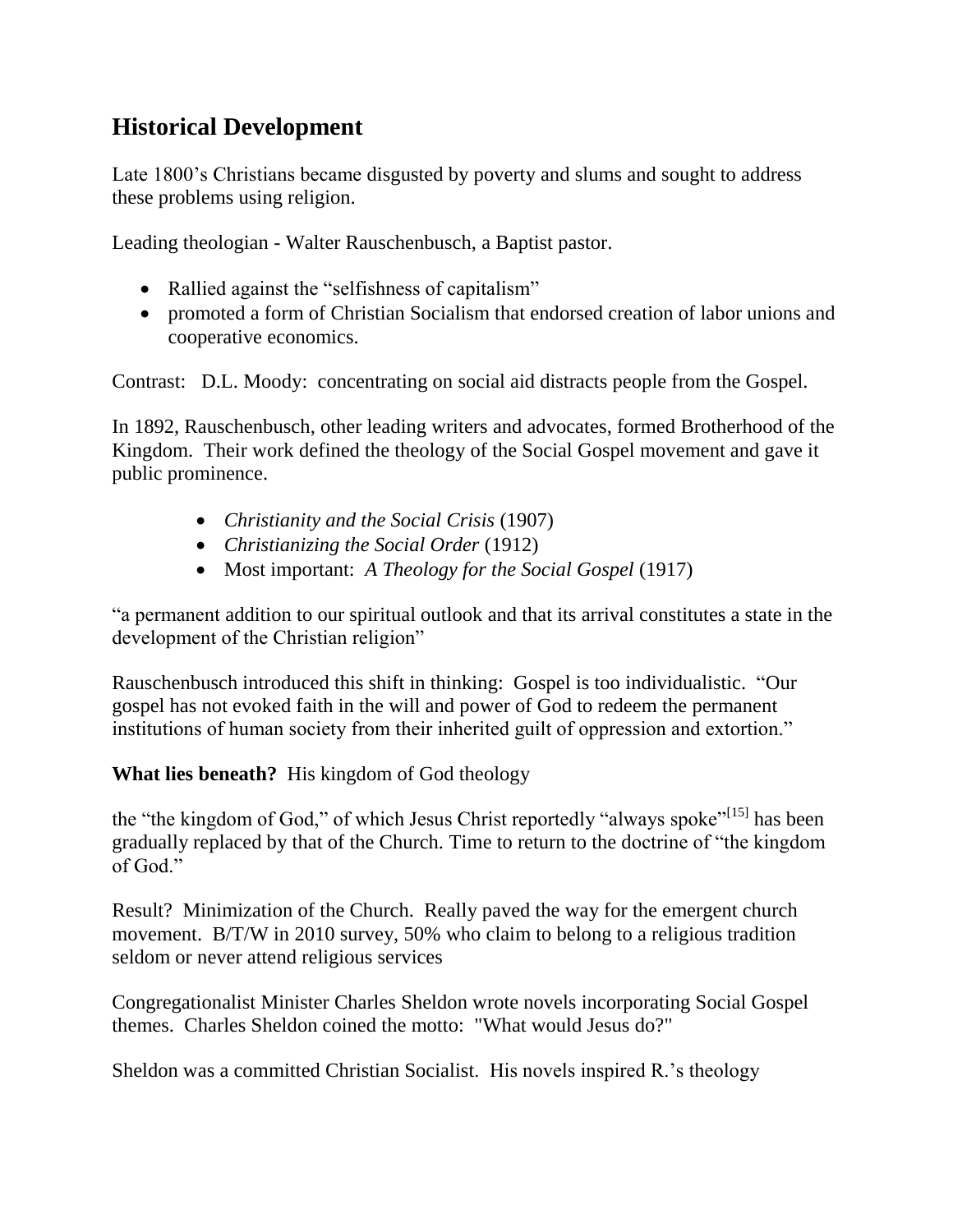#### **Practical Result – Social Welfare:**

Opened settlement houses to help poor and immigrants improve their lives

Offered daycare, education, and health care to needy people in slum neighborhoods

YMCA created to help rural youth adjust to the city without losing their religion, but by the 1890s became a powerful instrument of the Social Gospel.

Nearly all denomination shifted to focus on the physical needs of the body

the [African Methodist Episcopal](http://en.wikipedia.org/wiki/African_Methodist_Episcopal) church (AME) and the [African Methodist Episcopal](http://en.wikipedia.org/wiki/African_Methodist_Episcopal_Zion)  [Zion](http://en.wikipedia.org/wiki/African_Methodist_Episcopal_Zion) church (AMEZ) had active programs in support of the Social Gospel.

#### **Social Gospel and Labor**

the Social Gospel had a profound effect upon the [American Federation of Labor](http://en.wikipedia.org/wiki/American_Federation_of_Labor) (AFL).

The AFL began a movement called [Labor Forward,](http://en.wikipedia.org/wiki/Labor_Forward) which was a pro-Christian group who "preached unionization like a revival."

Resistance: In Philly, met early resistance. They brought in revivalist [Billy Sunday,](http://en.wikipedia.org/wiki/Billy_Sunday) firmly anti-union, who believed "that the organized shops destroyed individual freedom $^{$ ., $[23]}$  $[23]}$ 

## **The Progressives**

prior to [World War I,](http://en.wikipedia.org/wiki/World_War_I) the Social Gospel was the religious wing of the [progressive](http://en.wikipedia.org/wiki/Progressive_movement)  [movement](http://en.wikipedia.org/wiki/Progressive_movement)

goals: combating injustice, suffering and poverty in society. HUB: Denver, CO

Methodist Pastor Thomas Uzzel led the Methodist People's Tabernacle from 1885 to 1910. His legacy?

- free dispensary for medical emergencies
- employment bureau for job seekers
- a summer camp for children
- night schools for extended learning
- English language classes.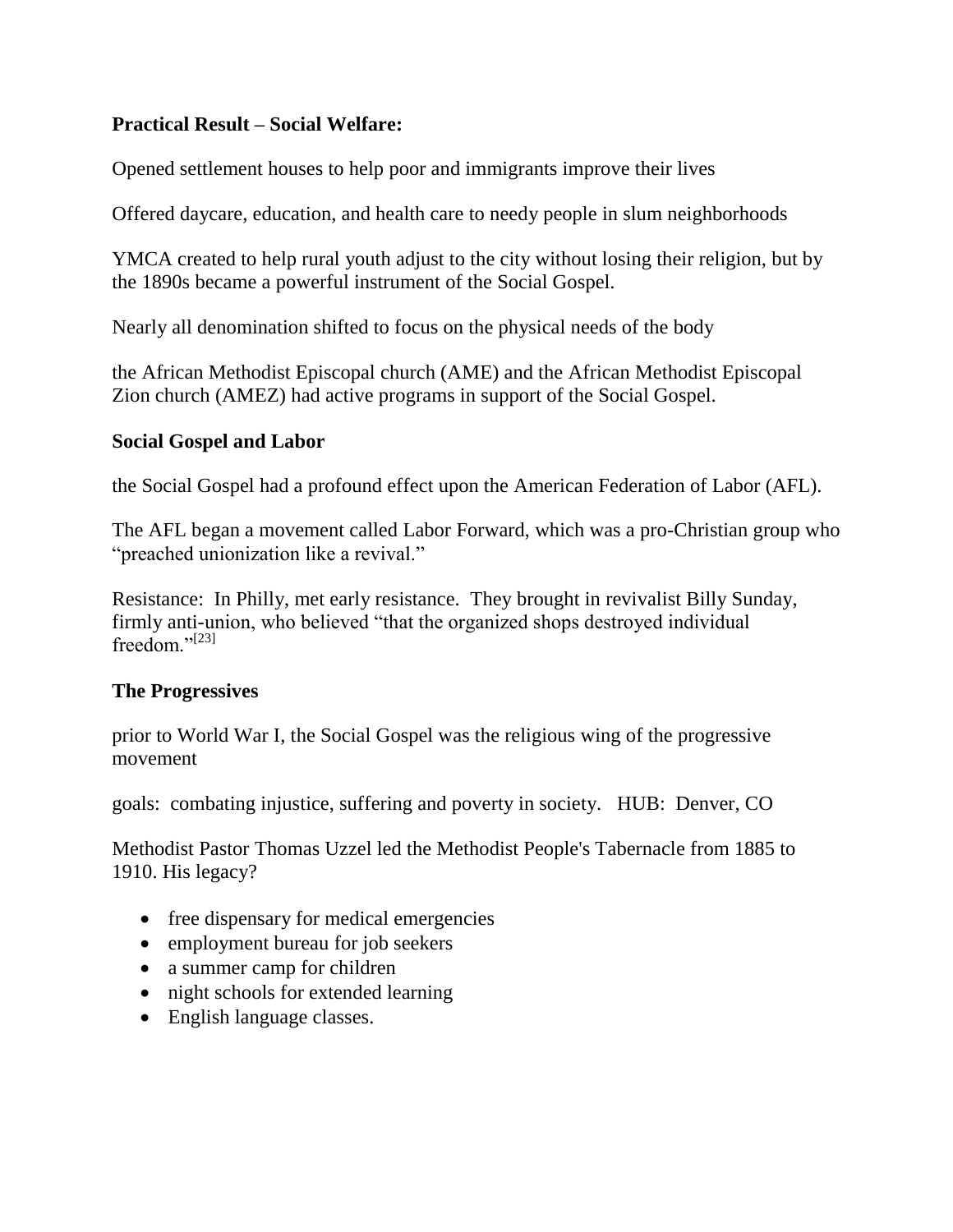Baptist minister Jim Goodhart:

- employment bureau
- food and lodging for tramps and hobos
- Became city chaplain and director of public welfare of Denver in 1918.

Reformed Jews and Catholics got in on the act in Denver.

President Woodrow Wilson emerged out of this movement as most presidents claiming to be Christian have

William Jennings Bryan carried social gospel ideology into three presidential campaigns.

Social gospel themes were evident in the **New Deal of 1930's**

With WW II, reality of human sinfulness slapped the movement down.

It went underground and fell out of favor in mainline churches among the people, BUT influence continued in Protestant seminaries and among clergy

Came to life again when a young black man arrived on the campus of Boston University to study theology. He found the Social Gospel tradition alive and well. Martin Luther King, Jr. used the theology of the Social Gospel to build the foundations of his own arguments for the civil rights of blacks. King assassinated as he was turning his focus to economic justice

After 1980 it weakened again as a major force inside mainstream churches; indeed those churches were losing strength and people.

Historian Paul Boyer sums up: "many Christians came to believe that through reform efforts, through reform legislation dealing with child labor, with slums and tenement houses and unsafe working conditions, human beings really could build the Kingdom of God on earth."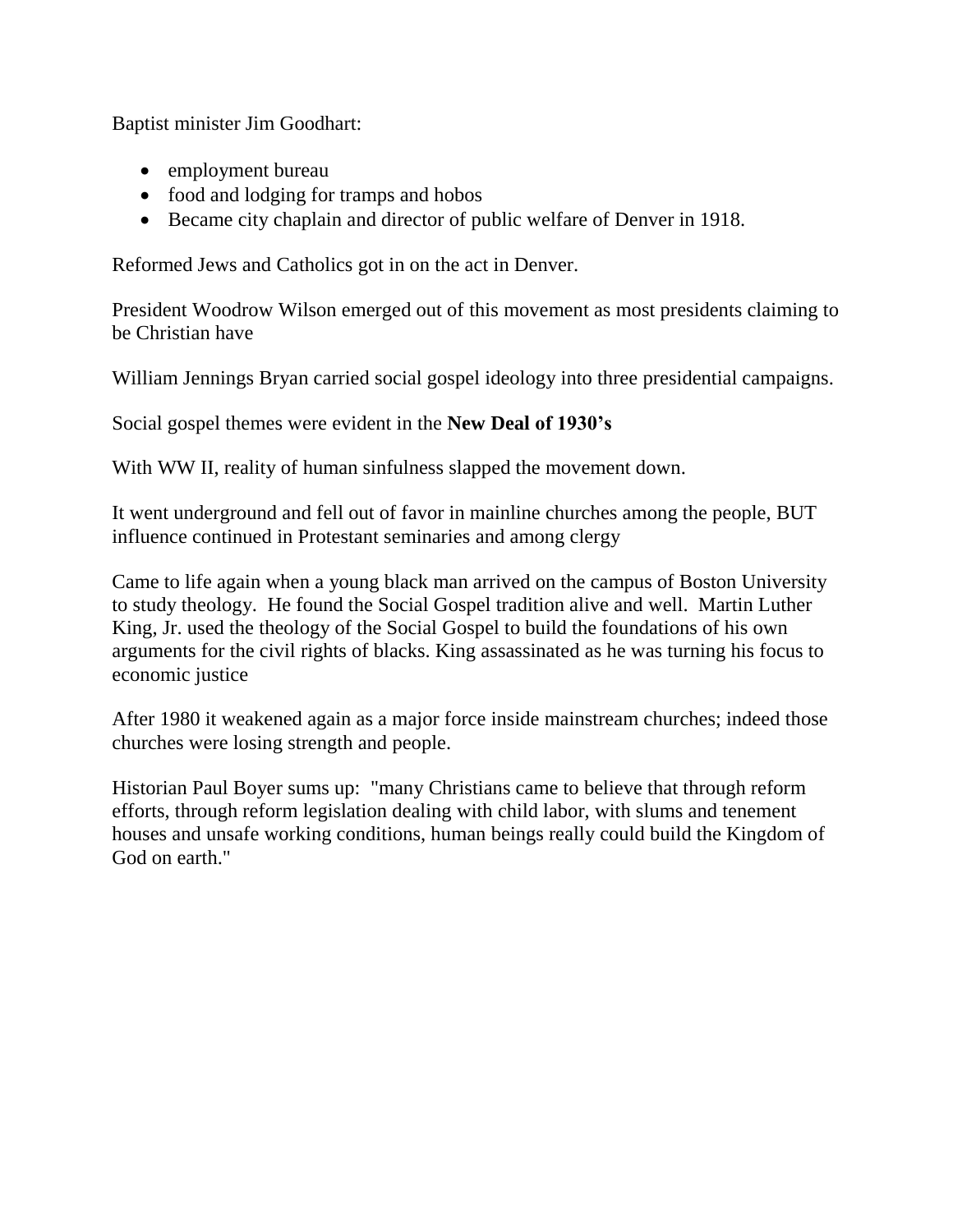#### **Roman Catholic Development:**

**Liberation theology**<sup>[\[1\]](http://en.wikipedia.org/wiki/Liberation_theology#cite_note-1)</sup> is a [political movement](http://en.wikipedia.org/wiki/Political_movement) in Roman [Catholic theology](http://en.wikipedia.org/wiki/Catholic_theology) which interprets the teachings of [Jesus Christ](http://en.wikipedia.org/wiki/Jesus_Christ) in relation to a liberation from unjust economic, political, or social conditions.

proponents[*[who?](http://en.wikipedia.org/wiki/Wikipedia:Avoid_weasel_words)*] as "an interpretation of Christian faith through the [poor's](http://en.wikipedia.org/wiki/Poverty) suffering, their struggle and hope …"

detractors: Christianized [Marxism.](http://en.wikipedia.org/wiki/Marxism)<sup>[\[3\]](http://en.wikipedia.org/wiki/Liberation_theology#cite_note-3)</sup>

began as a movement within the [Catholic Church](http://en.wikipedia.org/wiki/Catholic_Church) in Latin America in the 1950s–1960s as a moral reaction to the poverty caused by [social injustice](http://en.wikipedia.org/wiki/Social_injustice) in that region.

Severely admonished by the Vatican in 1984 and 1986; too focused on institutional vs individual sin AND for identifying Catholic Church hierarchy in South America as the ones oppressing the people!

**Offshoot: Christian socialism,** form of [religious socialism](http://en.wikipedia.org/wiki/Religious_socialism) based on the teachings of [Jesus.](http://en.wikipedia.org/wiki/Jesus)

[capitalism](http://en.wikipedia.org/wiki/Capitalism) is [idolatrous,](http://en.wikipedia.org/wiki/Idolatrous) rooted in [greed](http://en.wikipedia.org/wiki/Greed) and cause of inequality

major movement in the [United Kingdom](http://en.wikipedia.org/wiki/United_Kingdom) in 1960s; [Christian Socialist Movement.](http://en.wikipedia.org/wiki/Christian_Socialist_Movement_(UK))<sup>[\[2\]](http://en.wikipedia.org/wiki/Christian_socialism#cite_note-2)</sup>

Footnote: Two noted early proponents of the Social Gospel:

- [Frederick James Furnivall](http://en.wikipedia.org/wiki/Frederick_James_Furnivall) (co-creator of the *[Oxford English Dictionary](http://en.wikipedia.org/wiki/Oxford_English_Dictionary)*)
- [Francis Bellamy](http://en.wikipedia.org/wiki/Francis_Bellamy) (a Baptist minister and the author of [Pledge of Allegiance\)](http://en.wikipedia.org/wiki/Pledge_of_Allegiance).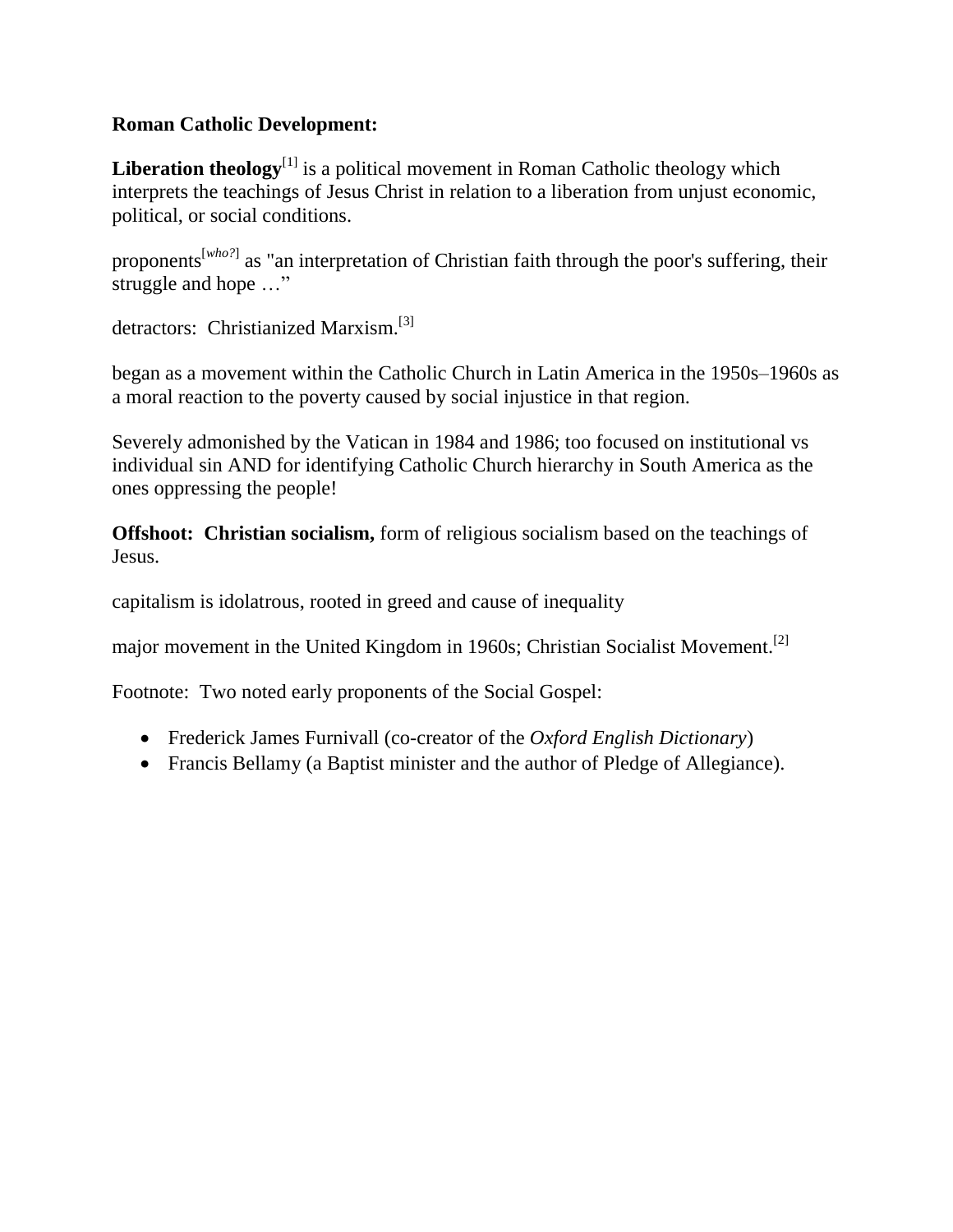#### **5 tenets of faith in the Social Gospel:**

- 1. Man is good and will do right if given right social environment
	- a. gun control laws and excessive govt
	- b. works hand in glove w/ modern psychology and psychiatry movement
	- c. belief in social progress
- 2. Exclusive emphasis on the immanence of God and loss of the transcendence of God; led to a stripping away of the supernatural
	- a. God became  $=$  to social consciousness of humanity
	- b. God no longer a personal, exalted, supreme Being but rather an impersonal and abstract concept down on our level
- 3. Socialism is the best political system.
- 4. Approach the Bible w/ a highly critical attitude called higher criticism,
	- a. subjective acceptance of only those parts that fit a system of man's innate goodness
	- b. editing out what doesn't "feel right"
	- c. over-emphasis on warped view of Kingdom of God
- 5. Live out our motto: "universal fatherhood of God and brotherhood of man"
	- a. Free Masonry
	- b. Universalism
	- c. Peace at all costs
	- d. God is Love. All about peace and open relationships b/c He exists to make us happy

## **Legacy of the Social Gospel**

lasting impact on the policies of most mainline denominations in US and many well known ministries like Salvation Army and YMCA

Huge impact on gov't policies, directly or indirectly

Huge impact on Emergent church movement

Huge impact on missiology

Helped the Push toward ecumenism, downgrade of doctrine, celebration of good works, deeds not creeds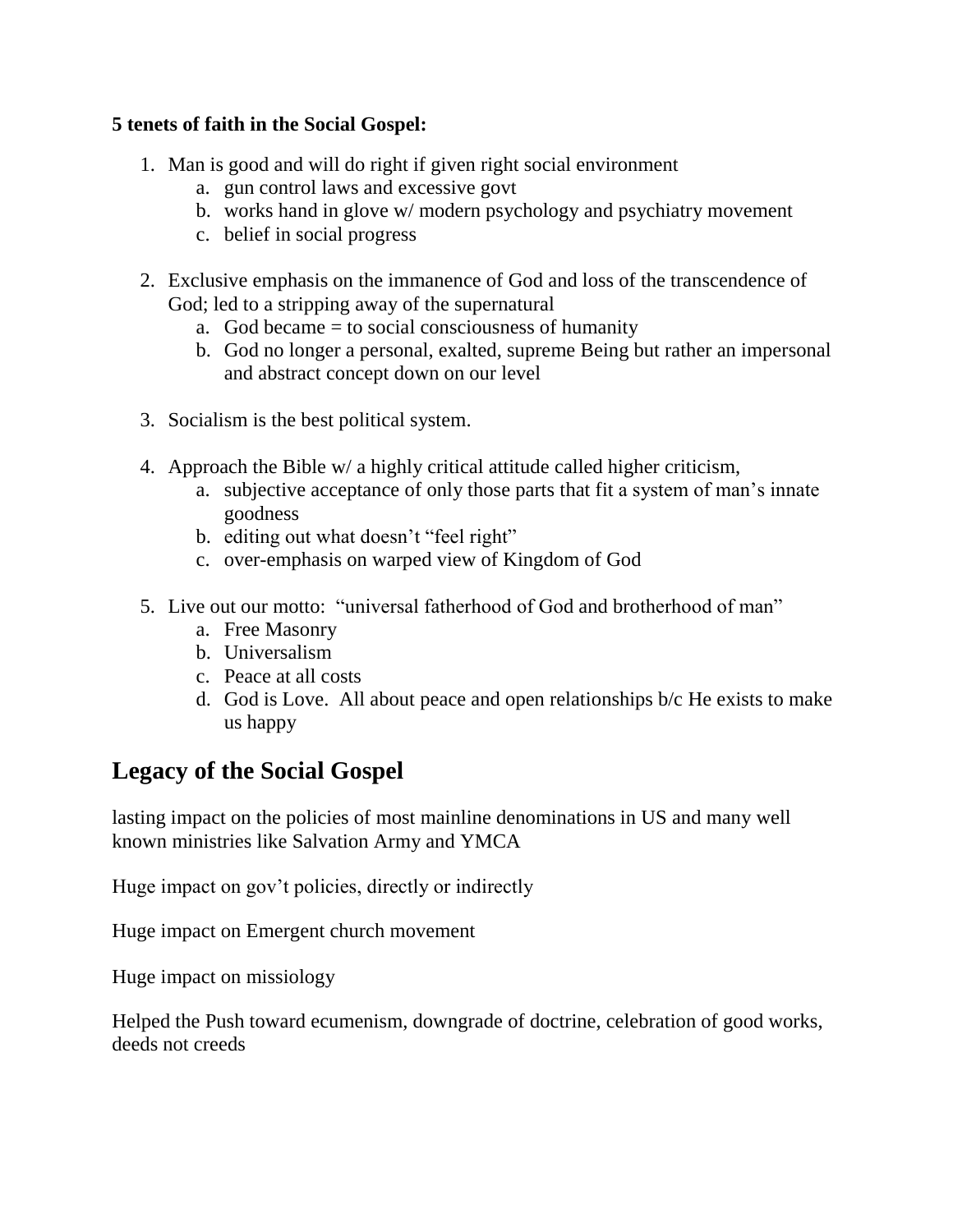Various groups under the name of Christ began programs for social reform. Looked around and saw others doing the same thing. Hello ecumenical movement

1908 Federal Council of the Churches of Christ in America formed and adopted "the social creed of the churches."

- Abolition of child labor
- Better working conditions for women
- One day off a week
- Right of every worker to a living wage
- Emphasis on leadership to the people led to [women's suffrage](http://en.wikipedia.org/wiki/Women%27s_suffrage_in_the_United_States)
- emphasis on morality led to [prohibition.](http://en.wikipedia.org/wiki/Prohibition_in_the_United_States)

## **The 21st century**

still influential in [mainline Protestant](http://en.wikipedia.org/wiki/Mainline_Protestant) denominations

- [African Methodist Episcopal Church](http://en.wikipedia.org/wiki/African_Methodist_Episcopal_Church)
- [Evangelical Lutheran Church in America](http://en.wikipedia.org/wiki/Evangelical_Lutheran_Church_in_America)
- [Presbyterian Church USA](http://en.wikipedia.org/wiki/Presbyterian_Church_USA)
- [United Church of Christ](http://en.wikipedia.org/wiki/United_Church_of_Christ)
- [Christian Church \(Disciples of Christ\)](http://en.wikipedia.org/wiki/Christian_Church_(Disciples_of_Christ))
- [United Methodist Church](http://en.wikipedia.org/wiki/United_Methodist_Church)
- growing in the [Episcopal Church](http://en.wikipedia.org/wiki/Episcopal_Church_(United_States)) as well
- service and relief agencies associated with Protestant denominations and the Catholic Church.

## **Evangelical left** or **Progressive Evangelicals**

Politically or theologically LEFT, or both.

Evangelical: [Incarnation,](http://en.wikipedia.org/wiki/Incarnation) [atonement,](http://en.wikipedia.org/wiki/Atonement_in_Christianity) and [resurrection,](http://en.wikipedia.org/wiki/Resurrection) and [Bible](http://en.wikipedia.org/wiki/Bible) as a primary [authority](http://en.wikipedia.org/wiki/Authority)

Non-evangelical: support progressive or left wing political policies.

- opposed to [capital punishment](http://en.wikipedia.org/wiki/Capital_punishment)
- support [gun control](http://en.wikipedia.org/wiki/Gun_control)
- support [welfare](http://en.wikipedia.org/wiki/Welfare) programs
- [pacifists](http://en.wikipedia.org/wiki/Pacifist)
- Theologically, support modern [biblical criticism](http://en.wikipedia.org/wiki/Biblical_criticism)
- Supportive or ambivalent on Homosexual rights/gay marriage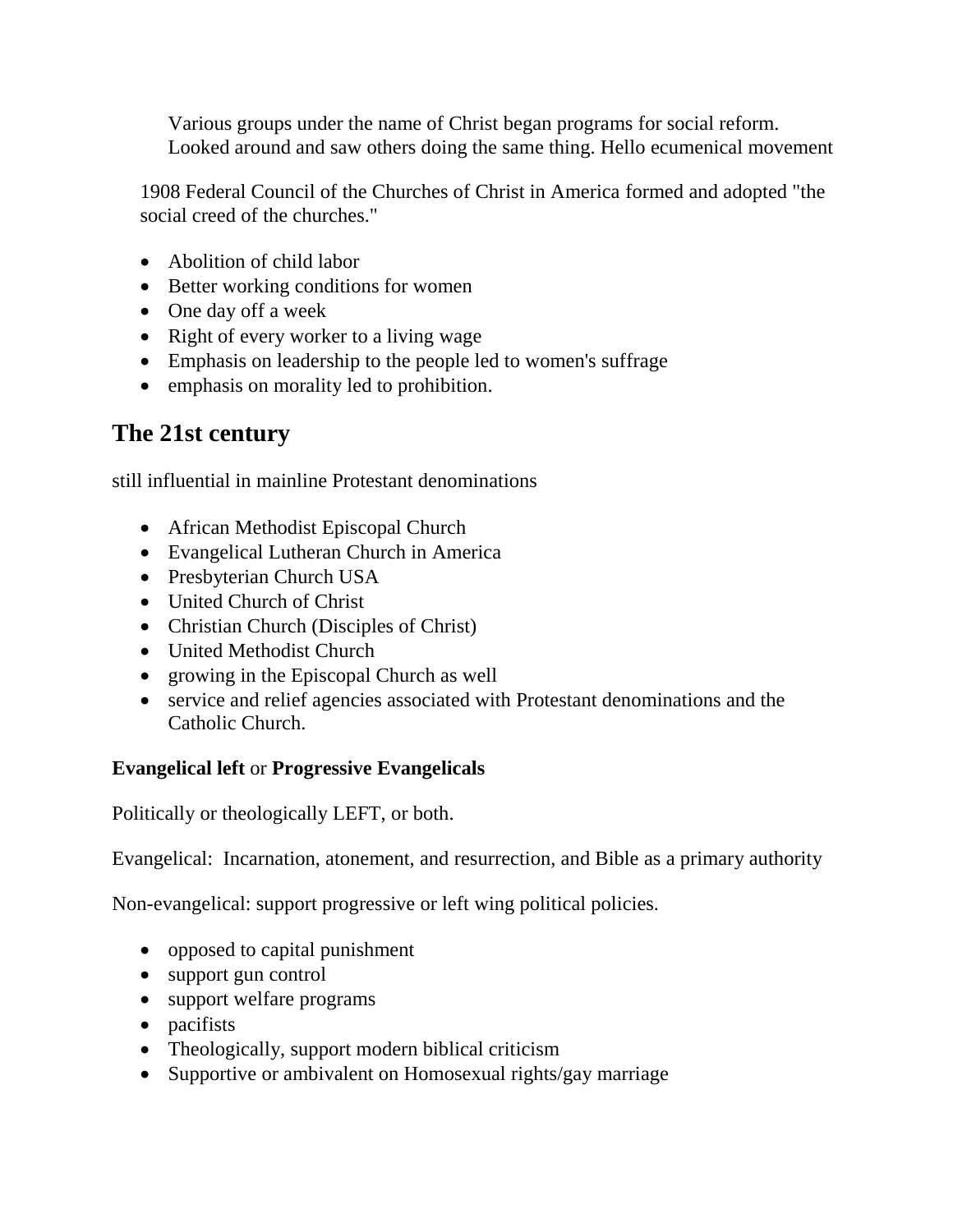Where are they? [mainline](http://en.wikipedia.org/wiki/Mainline_(Protestant)) denominations and spreading to children of conservative evangelicals!

Two men, both professing to be evangelicals, have led the way.

**George W. Bush**: White House Office of Faith-Based and Community Initiatives.

government funding for local churches, synagogues, mosques, and other religious ministries that were providing a social service to their community.

"people of faith" at least as effective as secular organizations

One of his foremost achievements

Obama stated before his election that he would continue these.

## **Rick Warren**

mega-selling author of *The Purpose-Driven Church* and *The Purpose-Driven Life*

taken the social gospel to where it's never been before: worldwide, into the thinking and planning of world leaders.

Warren credits business management genius Peter Drucker with the basic concept that he is executing.

Drucker believed that the social problems of poverty, disease, hunger, and ignorance were beyond the capability of governments or multinational corporations to solve.

To Drucker, the most hopeful solution would be found in the nonprofit sector of society, especially churches, with their hosts of volunteers dedicated to alleviating the social ills of those in their community.

Warren, acknowledging the late Drucker as his mentor for 20 years, certainly learned his lessons. His two *Purpose-Driven* books, translated into 57 languages and selling a combined 30 million copies, reveal the game plan for what Drucker had envisioned.

Warren had local churches implement this vision from his books through his enormously popular 40 Days of Purpose and 40 Days of Community programs.

To date, 500,000 churches in 162 nations have become part of his network.

They form the basis for his Global P.E.A.C.E. Plan.

[www.thepeaceplan.com.](http://www.thepeaceplan.com/)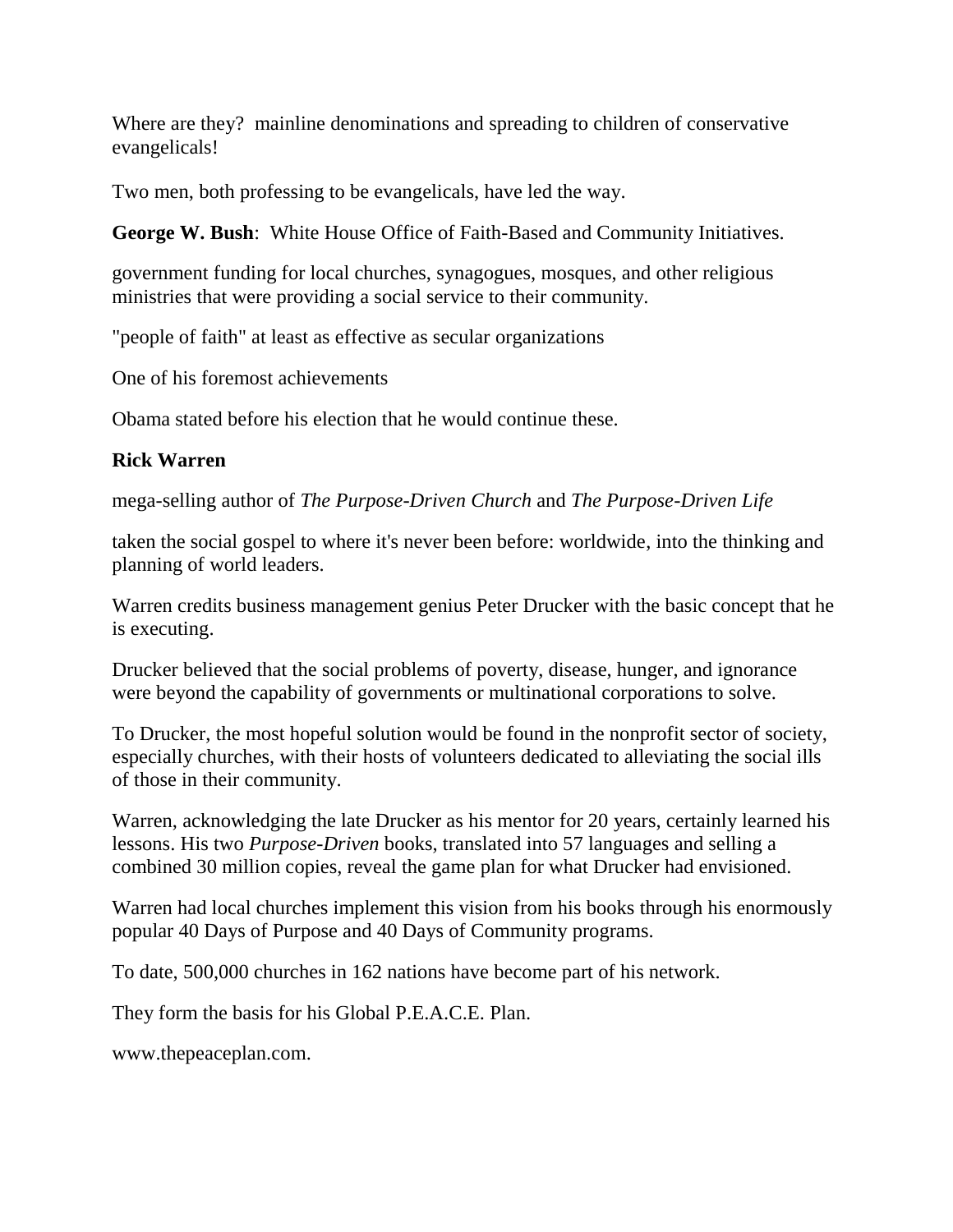On video, he identifies 5 "giants" of humanity's ills:

- 1. spiritual emptiness
- 2. self-centered leadership
- 3. poverty
- 4. disease
- 5. illiteracy

he hopes to eradicate or at least attack these by …

- (P)lanting churches
- (E)quipping leaders
- (A)ssisting the poor
- $\bullet$  (C)aring for the sick
- (E)ducating the next generation

Warren seeks to mobilize the church to slay the world's giants

He reasons that since there are 2.3 billion Christians worldwide, they could potentially form what President Bush has termed a vast "army of compassion"

That's the C*hristian version*

*Then there's the revised Inclusive version*

drawn praise from political and religious leaders and celebrities worldwide.

At the 2008 World Economic Forum, he declared, "The future of the world is not secularism, but religious pluralism...."

"We cannot solve these problems without involving people of faith and their religious institutions. It isn't going to happen any other way. On this planet there are about …

- 20 million Jews
- 600 million Buddhists
- 800 million Hindus
- over 1 billion Muslims
- and 2.3 billion Christians.

If you take people of faith out of the equation, you have ruled out five-sixths of the world."

Working with people of all faiths Warren revised the "P" of "planting evangelical churches" to "(P)romoting reconciliation"

"E" of "equipping [church] leaders" to "(E)quipping ethical leaders."